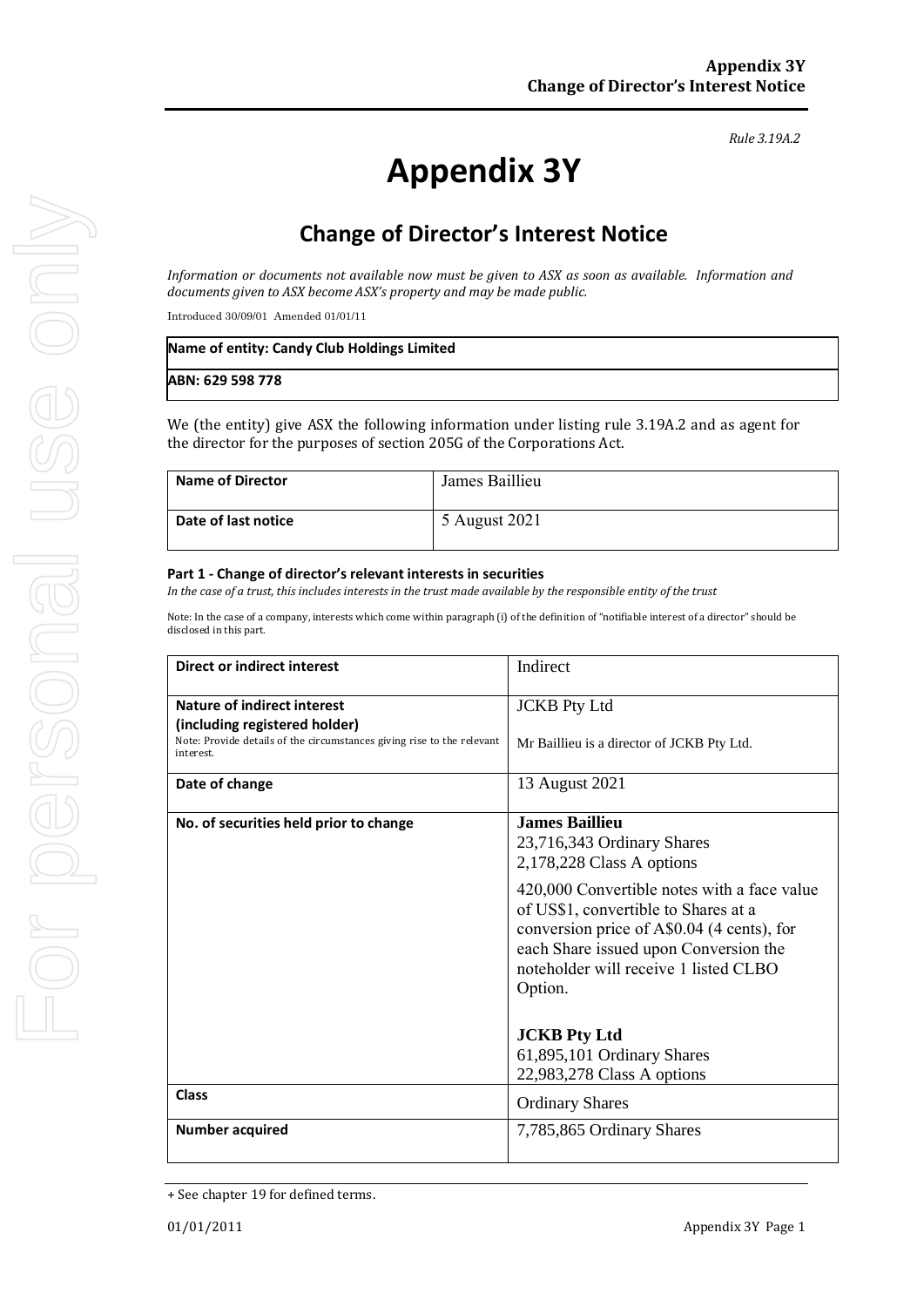| <b>Number disposed</b>                                                                                                                                                      | N/A                                                                                                                                                                                                                            |  |
|-----------------------------------------------------------------------------------------------------------------------------------------------------------------------------|--------------------------------------------------------------------------------------------------------------------------------------------------------------------------------------------------------------------------------|--|
|                                                                                                                                                                             |                                                                                                                                                                                                                                |  |
|                                                                                                                                                                             |                                                                                                                                                                                                                                |  |
| Value/Consideration<br>Note: If consideration is non-cash, provide details and estimated<br>valuation                                                                       | \$0.22 per Share.                                                                                                                                                                                                              |  |
| No. of securities held after change                                                                                                                                         | <b>James Baillieu</b><br>23,716,343 Ordinary Shares<br>2,178,228 Class A options                                                                                                                                               |  |
|                                                                                                                                                                             | 420,000 Convertible notes with a face value<br>of US\$1, convertible to Shares at a<br>conversion price of A\$0.04 (4 cents), for<br>each Share issued upon Conversion the<br>noteholder will receive 1 listed CLBO<br>Option. |  |
|                                                                                                                                                                             | <b>JCKB</b> Pty Ltd<br>69,680,966 Ordinary Shares<br>22,983,278 Class A options                                                                                                                                                |  |
| Nature of change<br>Example: on-market trade, off-market trade, exercise of options, issue<br>of securities under dividend reinvestment plan, participation in buy-<br>back | Shares issued pursuant to participation in the<br>share placement as approved by shareholders<br>at the Company's 30 July 2021 annual<br>general meeting.                                                                      |  |

### **Part 2 – Change of director's interests in contracts**

Note: In the case of a company, interests which come within paragraph (ii) of the definition of "notifiable interest of a director" should be disclosed in this part.

| <b>Detail of contract</b>                                                                                                           | N/A |
|-------------------------------------------------------------------------------------------------------------------------------------|-----|
| Nature of interest                                                                                                                  |     |
| Name of registered holder                                                                                                           |     |
| (if issued securities)                                                                                                              |     |
| Date of change                                                                                                                      |     |
| No. and class of securities to which                                                                                                |     |
| interest related prior to change<br>Note: Details are only required for a contract in<br>relation to which the interest has changed |     |
| Interest acquired                                                                                                                   |     |
| Interest disposed                                                                                                                   |     |

<sup>+</sup> See chapter 19 for defined terms.